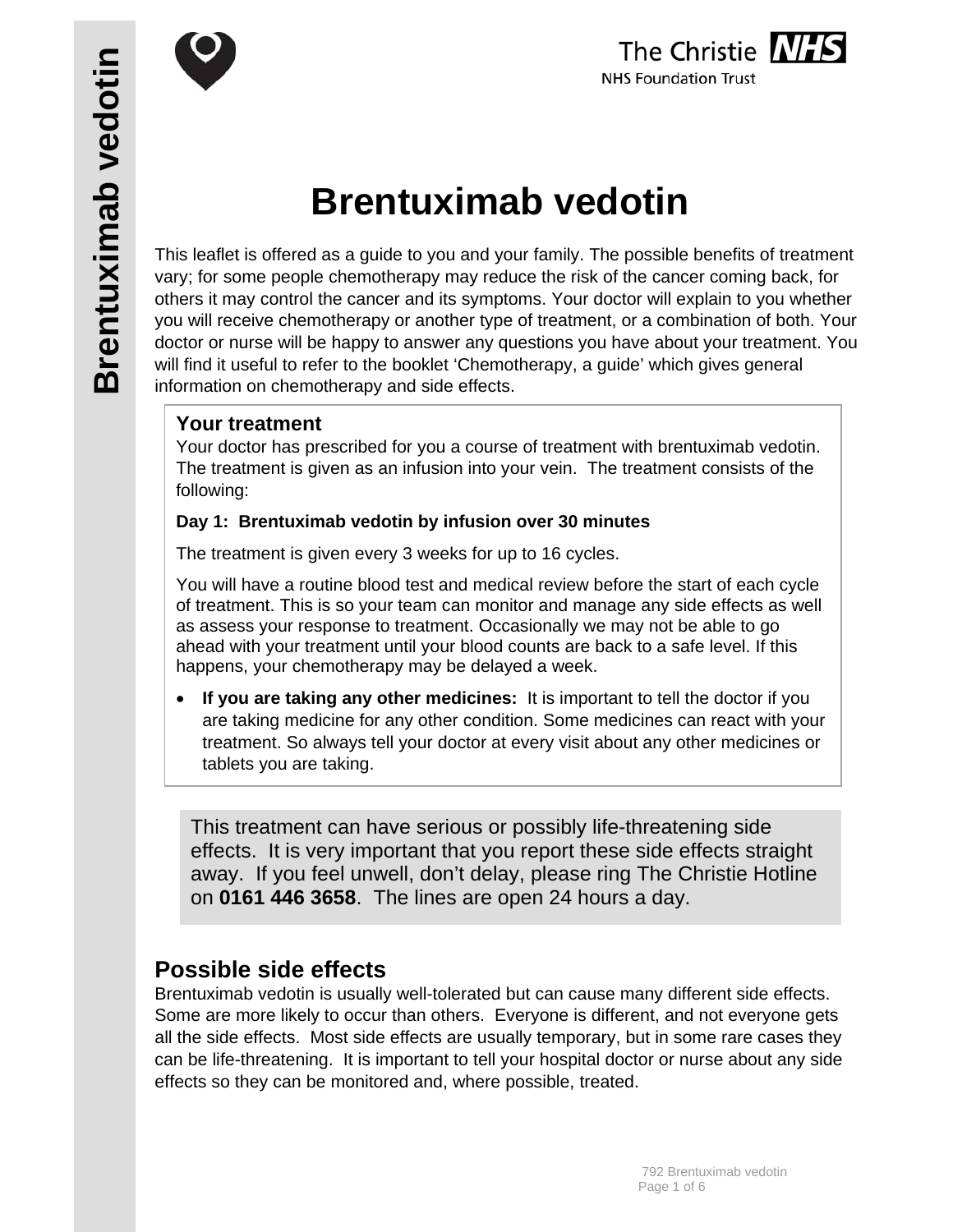#### **Tumour Lysis Syndrome**

This treatment may cause the rapid breakdown of lymphoma cells, which may lead to abnormalities in the blood. This problem is more likely if you have a lot of disease or if your kidneys do not work as well as they should do. Your doctor will tell you if you are at risk. You may be given a kidney-protective medicine called allopurinol for the first cycle of treatment, and your doctor may do additional blood tests to monitor this side effect. We sometimes admit patients for the first treatment to give intravenous fluids and kidney-protective medication and twice daily monitoring of blood tests for at least 48 hours.

#### **Common side effects (more than 1 in 10)**

#### **Increased risk of serious infection**

You are vulnerable to infection while you are having chemotherapy. Minor infections can become life-threatening in a matter of hours if left untreated. Symptoms of infection include fever, shivering, sweats, sore throat, diarrhoea, discomfort when you pass urine, cough or breathlessness. We recommend that you use a digital thermometer so you can check your temperature. You can buy one from your local pharmacy.

#### **If you feel unwell, you have symptoms of an infection or your temperature is 37.5ºC or above, or below 36ºC contact The Christie Hotline straight away**.

#### **Anaemia (low number of red blood cells)**

While having this treatment you may become anaemic. This may make you feel tired and breathless. Let your doctor or nurse know if these symptoms are a problem. You may need a blood transfusion.

#### **Bruising or bleeding**

This treatment can reduce the production of platelets which help the blood clot. Let your doctor know if you have any unexplained bruising or bleeding, such as nosebleeds, bloodspots or rashes on the skin, and bleeding gums. You may need a platelet transfusion.

#### **Infusion-related reactions**

This side effect of brentuximab vedotin occurs while you are having the infusion (or on the evening when you get home) and includes chills, fever and shivering. If you have any of these side effects please tell your nurse straight away. During your infusion your progress will be monitored regularly by specialist chemotherapy nurses. Rarely, you may also develop a skin rash, headache, tumour pain, sore throat or sickness. In severe cases, breathing difficulties, rapid heartbeat and low blood pressure may be encountered. If you feel unwell during the infusion, please tell the nurse or doctor immediately. This may be an allergic reaction and they may need to slow down or stop the drip, or give you anti-allergy medications.

## **Tingling & numbness in the fingers or toes/muscle weakness**

This is common but is usually only mild and temporary. It can sometimes last for some time or become permanent. Sometimes you may also have difficulty controlling the muscles in your arms and legs or your balance. Please report these symptoms to your doctor on your next hospital visit.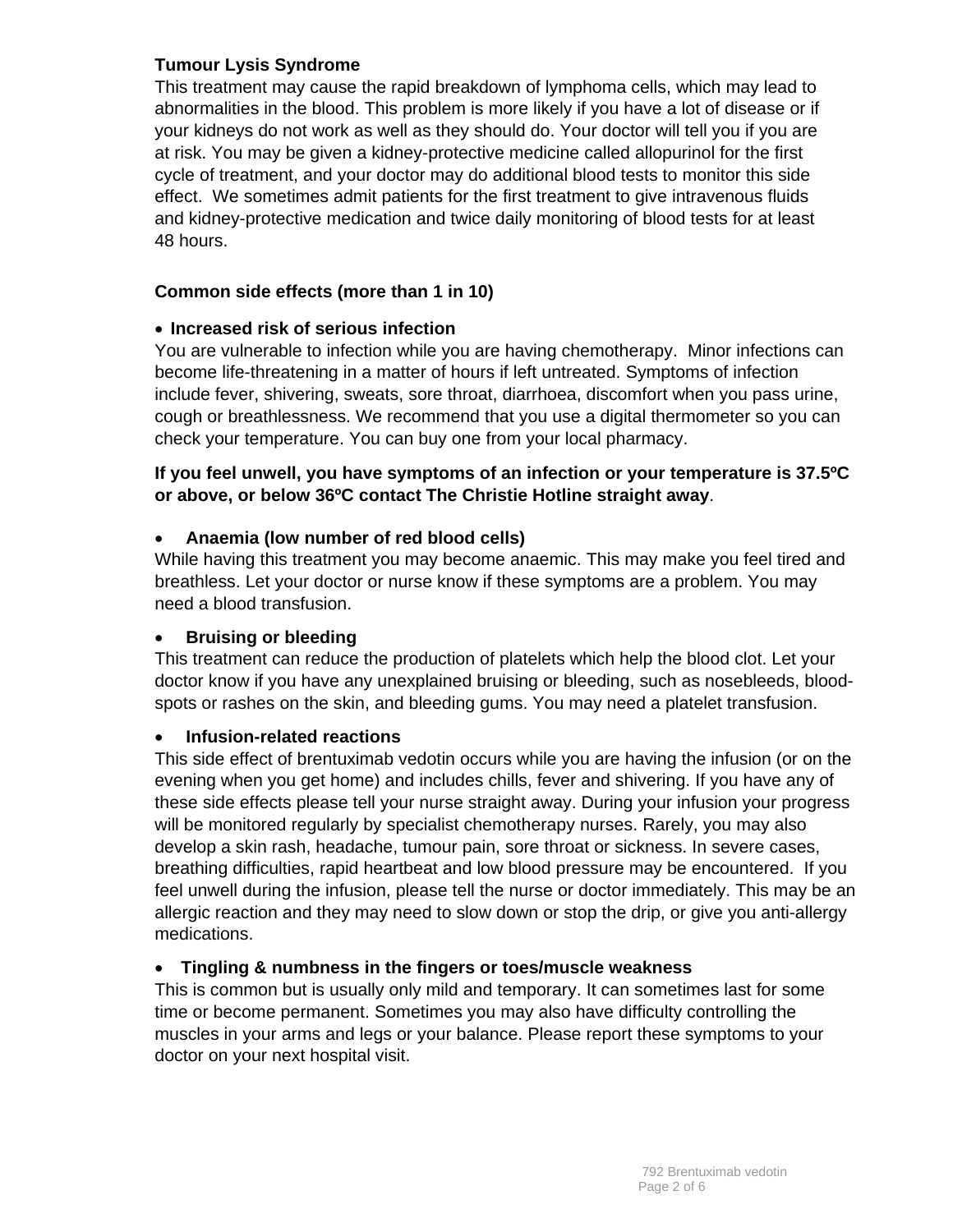#### **Skin and nails**

A mild skin rash may occur during treatment. This may be treated with antihistamines and simple creams. Rarely, patients may develop a more serious skin reaction that prevents further treatment being given.

#### **Nausea and vomiting (sickness)**

The severity of this varies from person to person. Anti-sickness medication may be given with brentuximab vedotin infusions to prevent this. You may also be given anti-sickness tablets to take at home. If you continue to feel or be sick, contact The Christie, because your anti-sickness medication may need to be changed or increased.

#### **Hair loss**

Some hair loss can occur with brentuximab vedotin. The time scale varies from person to person. Please remember that this is a temporary side effect and your hair will grow back when your treatment is completed. Very rarely, hair loss can be permanent. If you would like an appointment with the wig service, this can be arranged for you by visiting the cancer information centre or call: **0161 446 8100**. It is a good idea to get you wig before you lose a lot of hair so you can match it to your natural colour. Ask the staff for a copy of the 'Wig Fitting Service'. The Maggie's centre runs a head care workshop. Contact Maggie's on **0161 641 4848** or email **manchester@maggiescentres.org** to arrange an appointment.

#### **Lethargy**

Brentuximab vedotin may make you feel tired and lacking in energy. It can be frustrating when you feel unable to cope with routine tasks. If you do feel tired, take rest and get help with household chores. If necessary, take time off work. Gentle exercise such as walking can be beneficial.

#### **Blood sugar**

Brentuximab vedotin may cause your blood sugar to rise. If you are diabetic then you may need to increase the dose of any diabetic medication you take (insulin or tablets). You should discuss this with your doctor before starting the chemotherapy.

#### **Constipation and/or diarrhoea**

This treatment can cause constipation and/or diarrhoea. Report this to your hospital doctor who may prescribe suitable medicines once an infection has been excluded. You may be asked to provide a stool sample for this.

#### **Muscle pain**

Brentuximab can cause muscle pain or weakness. Let your doctor or nurse know if you experience any of these symptoms.

## **Rare side effects (less in 1 in 100)**



#### **Abdominal pain**

Rarely, brentuximab vedotin causes acute inflammation of the pancreas. Please contact The Christie Hotline or your medical team without delay if you experience abdominal pain.

 **Extravasation** is when chemotherapy leaks outside the vein. If you develop redness, soreness or pain at the injection site **at any time** please let us know straight away.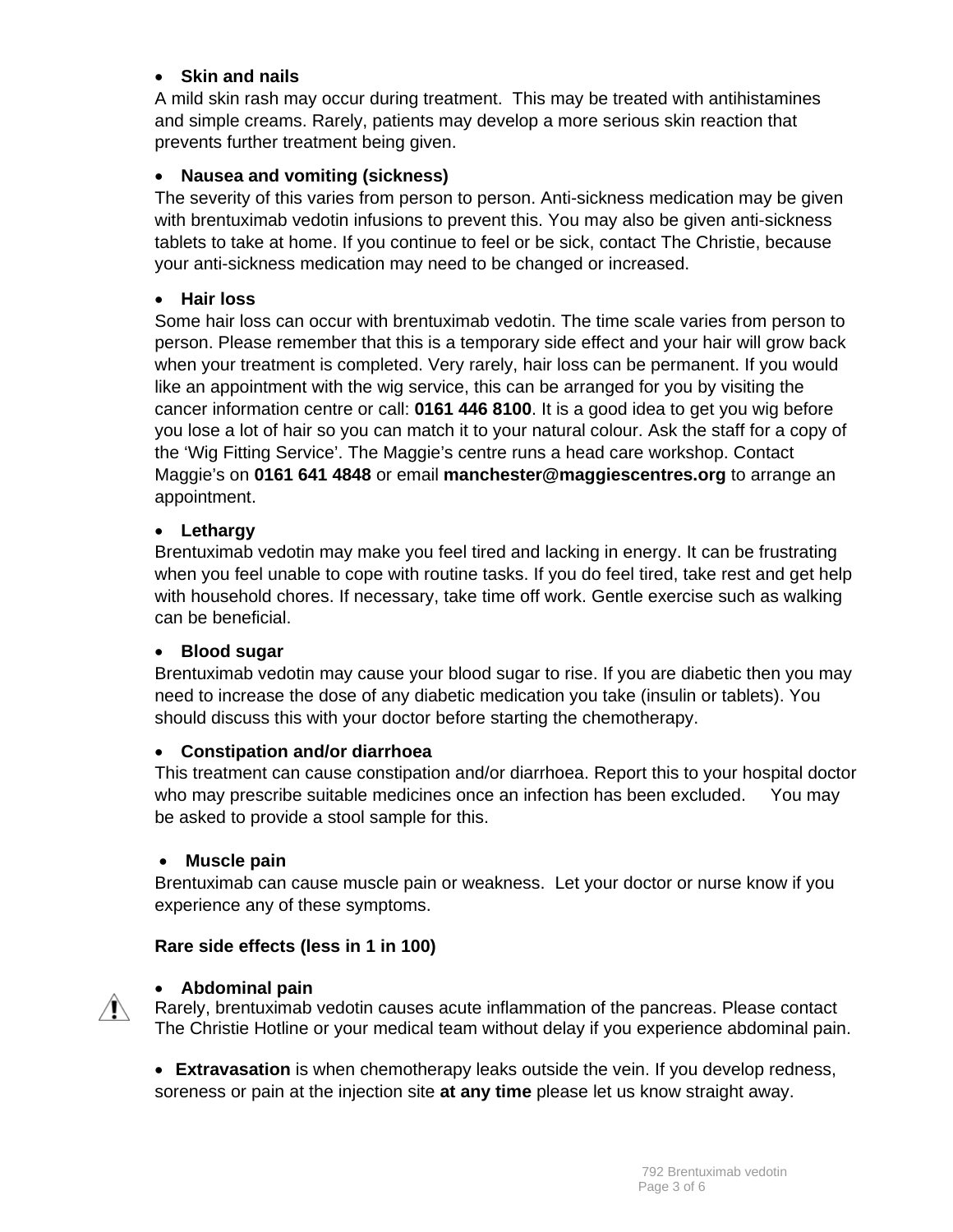#### **Liver problems**

This treatment can occasionally cause abnormal liver blood tests and jaundice. This is rarely very severe, but your liver function will be monitored every time you come to the clinic for your treatment.

#### **Serious and potentially life threatening side effects**

In a small proportion of patients chemotherapy can result in very severe side effects which may rarely result in death. The team caring for you will discuss the risk of these side effects with you.

# **Sex, contraception & fertility**

**Protecting your partner and contraception:** We recommend that you or your partner use a condom during sexual intercourse while you are having the course of chemotherapy. Chemotherapy is dangerous to unborn babies and this will also protect you and your partner from any chemotherapy drugs that may be present in semen and in the vagina. If you suspect that you may be pregnant please tell your doctor immediately.

**Fertility:** This chemotherapy may affect your ability to have children. Your doctor or nurse should have discussed this with you. If not, please ask them before you start treatment.

# **Late side effects**

There are currently no known late side effects as this is a new medicine. We may in future discover side effects which are not known about at this present time. Please discuss with your doctor if you have concerns about this.

## **Contacts**

If you have any general questions or concerns about your treatment, please ring the area where you are having treatment:

| • Haematology day unit                |                                                                           | 0161 446 3924                                                                                                                           |
|---------------------------------------|---------------------------------------------------------------------------|-----------------------------------------------------------------------------------------------------------------------------------------|
| • Lymphoma clinical nurse specialists |                                                                           | 0161 446 8573                                                                                                                           |
| • Lymphoma secretaries                | 0161 446 3753<br>0161 446 3360<br>0161 446 3956 Dr Smith<br>0161 446 3869 | Professor Radford/Dr Linton<br>Professor Illidge<br>0161 446 3332 Professor Cowan<br><b>0161 446 3302</b> Dr Harris/Dr Chan<br>Dr Bloor |
| • Palatine Treatment Ward             | 0161 446 3960/3961                                                        |                                                                                                                                         |
| • General enquiries                   | 0161 446 3000                                                             |                                                                                                                                         |
|                                       |                                                                           |                                                                                                                                         |
|                                       |                                                                           |                                                                                                                                         |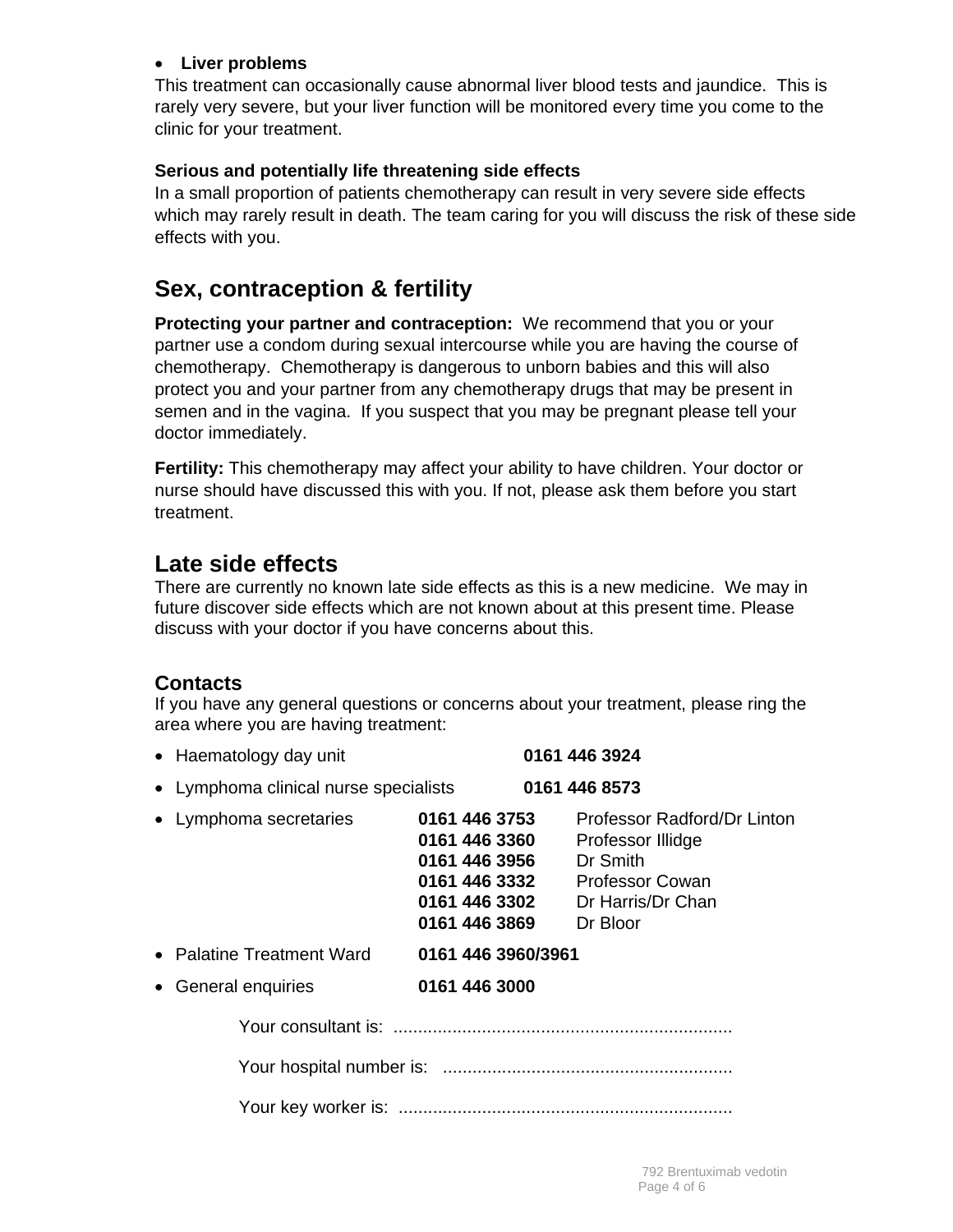If you need information in a different format, such as easy read, large print, BSL, braille, email, SMS text or other communication support, please tell your ward or clinic nurse.

*© 2017 The Christie NHS Foundation Trust. This document may be copied for use within the NHS only on the condition that The Christie NHS Foundation Trust is acknowledged as the creator.*

We try to ensure that all our information given to patients is accurate, balanced and based on the most up-to-date scientific evidence. If you would like to have details about the sources used please contact **patient.information@christie.nhs.uk** 

> Contact The Christie Hotline for urgent support and specialist advice

## **The Christie Hotline: 0161 446 3658**

Open 24 hours a day, 7 days a week

The Christie NHS Foundation Trust Wilmslow Road **Withington** Manchester M20 4BX Tel: 0161 446 3000 www.christie.nhs.uk

The Christie Patient Information Service July 2017 - Review July 2020